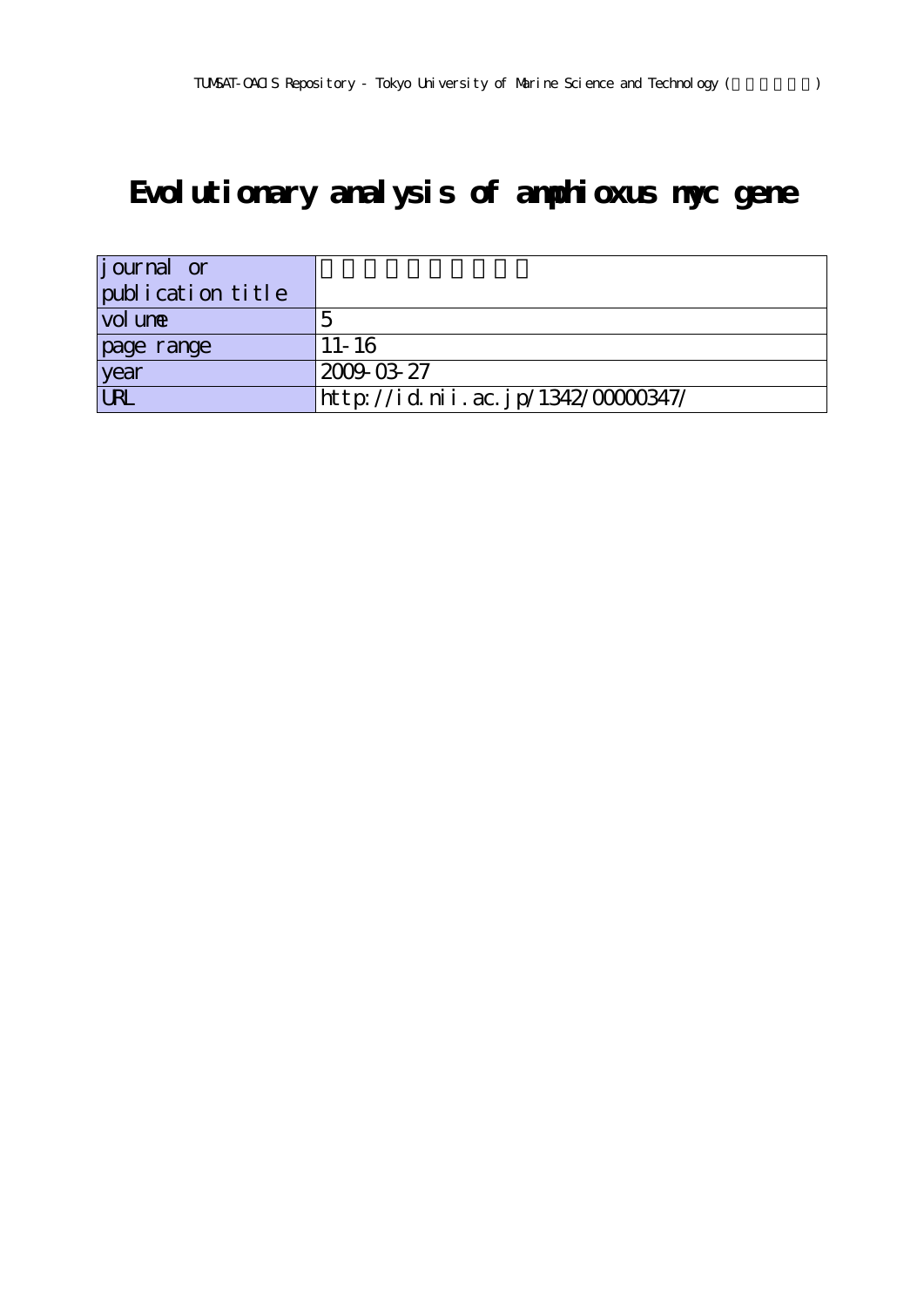# Evolutionary analysis of amphioxus myc gene

# Mikiharu MORITA\*1, Kunihiko FUTAMI\*1, Huan ZHANG\*2 , Kaoru KUBOKAWA\*3 , Yoshio OJIMA\*4 and Nobuaki OKAMOTO\*1

(Accepted December 11, 2008)

Abstract: The proto-oncogene myc is one of the most important genes controlling cell proliferation. The vertebrate genome has four *myc* genes (c-, N-, L-, s-*myc*), whose evolutionary origin and relationship are unclear. Here, we isolated a myc gene from a protochordate, the amphioxus Branchiostoma belcheri, which is thought to be the nonvertebrate that is closest to the vertebrates. A 1480 bp cDNA sequence was determined and contains an ATGinitiated ORF consisting of 371 amino acids. The exon/intron structure was conserved. Southern blotting and degenerate PCR showed that the amphioxus genome contained only a single *myc* gene. A phylogenetic tree of Myc family genes based on the deduced amino acid sequences indicated that amphioxus Myc was located outside the vertebrate Myc family. These results suggest that *myc* gene duplication occurred after protochordate on phylogeny.

Key words: protochordate, evolution, genome duplication, Myc family, vertebrate

#### Introduction

The proto-oncogene  $\mathit{myc}$  is thought to be one of the most important genes controlling cell proliferation<sup>1)</sup>. It is crucial for progression of the cell cycle, cell growth, and differentiation. Four *myc* genes (c-, N-, L-, s-*myc*) constitute the *myc* family<sup>2</sup>. The myc family is a subgroup of the superfamily of basic-helixloop-helix-leucine-zipper (bHLH-LZ) transcription regulators<sup>3)</sup>. The basic region of the bHLH-LZ domain constitutes the DNA binding motif and the contiguous HLH-LZ region mediates dimerization with other proteins that have a HLH-LZ motif. Mammalian  $myc$  genes have several structural similarities. They consist of three exons and two introns. The first exon is a noncoding exon that acts as a transcriptional regulator of the myc gene4). The second and third exons encode the Myc protein. The second exon contains three boxes, A, B and C that are required for the transforming activity of the Myc protein. myc genes are highly conserved in vertebrates, suggesting that they have important functions. However, the evolutionary origin and relationships among *myc* genes are unclear. Single *myc* genes have been isolated from invertebrates such as sea star<sup>5)</sup>, sea urchin (acc. no. L37056) and *Drosophila*<sup>6)</sup>, however, existence of *myc* family in invertebrate is unknown. We assumed that a single myc gene was most likely present in the stem species of vertebrates.

To better understand the origin of vertebrate myc genes, we examined *myc* homologs and their copy numbers in the genome of amphioxus, Branchiostoma belcheri, which is the nonvertebrate animal that is closest to vertebrates<sup>7</sup>.

# Materials and methods

## i. Isolation of myc cDNA

Amphioxus were obtained from Ocean Research Institute, the University of Tokyo and were immediately frozen for extraction of total RNA. Total RNA of an amphioxus was extracted from the whole body using Sepasol RNA I Super (Nacalai Tesque) according to the supplier's method. Total RNAs were reverse-transcribed to cDNAs using an oligo(dT) primer with reverse transcriptase (SuperScript II, Invitrogen) and the cDNAs were used as a template for PCR amplification. Two degenerate primers, sense primer Amphi-myc Box A (5'-CCV WSY GAG GAY ATY TGG AAG-3') and antisense primer Amphi-myc Box C (5'-STB TCR BTB AKH GGG TAK GGG-3'), were designed from vertebrates (human<sup>8)</sup>, chicken<sup>9)</sup>, *Xenopus laevis*<sup>10)</sup>, rainbow trout<sup>11)</sup> and common carp<sup>12)</sup> c-myc sequences (Box A and Box C). PCR conditions consisted of denaturation at 94°C for 1 min, followed by 35 cycles of each of denaturation at 94°C for 30 s, annealing at 50°C for 30 s, extension at 72°C for 30 s, and a final extension step of 72°C for 10 min. A single PCR product was obtained and was subcloned into pBluescriptII SK(-) and sequenced. This sequence information was used to design primers for both 5' RACE nested primer (5'-TCT CAG CGA CCG TGG GAA TGA ATG-3') and 3' RACE nested primer (5'-CGA AGA AAA GGT TGA GAA GGC AGC-3').

<sup>\*1</sup> Department of Marine Biosciences, Faculty of Marine Science, Tokyo University of Marine Science and Technology, 4-5-7 Konan, Minato-ku, Tokyo 108-8477, Japan(東京海洋大学海洋科学部海洋生物資源学科)

<sup>\*2</sup> Department of Marine Sciences, University of Connecticut, Groton, CT06340, USA (コネチカット大学)

<sup>\*3</sup> Ocean Research Institute, The University of Tokyo, 1-15-1 Minamidai, Nakano-ku, Tokyo 164-8639, Japan(東京大学海洋研究所)

<sup>\*4</sup> Japan Marine Science College, Osaka 551-0002, Japan(日本魚類生物科学研究所)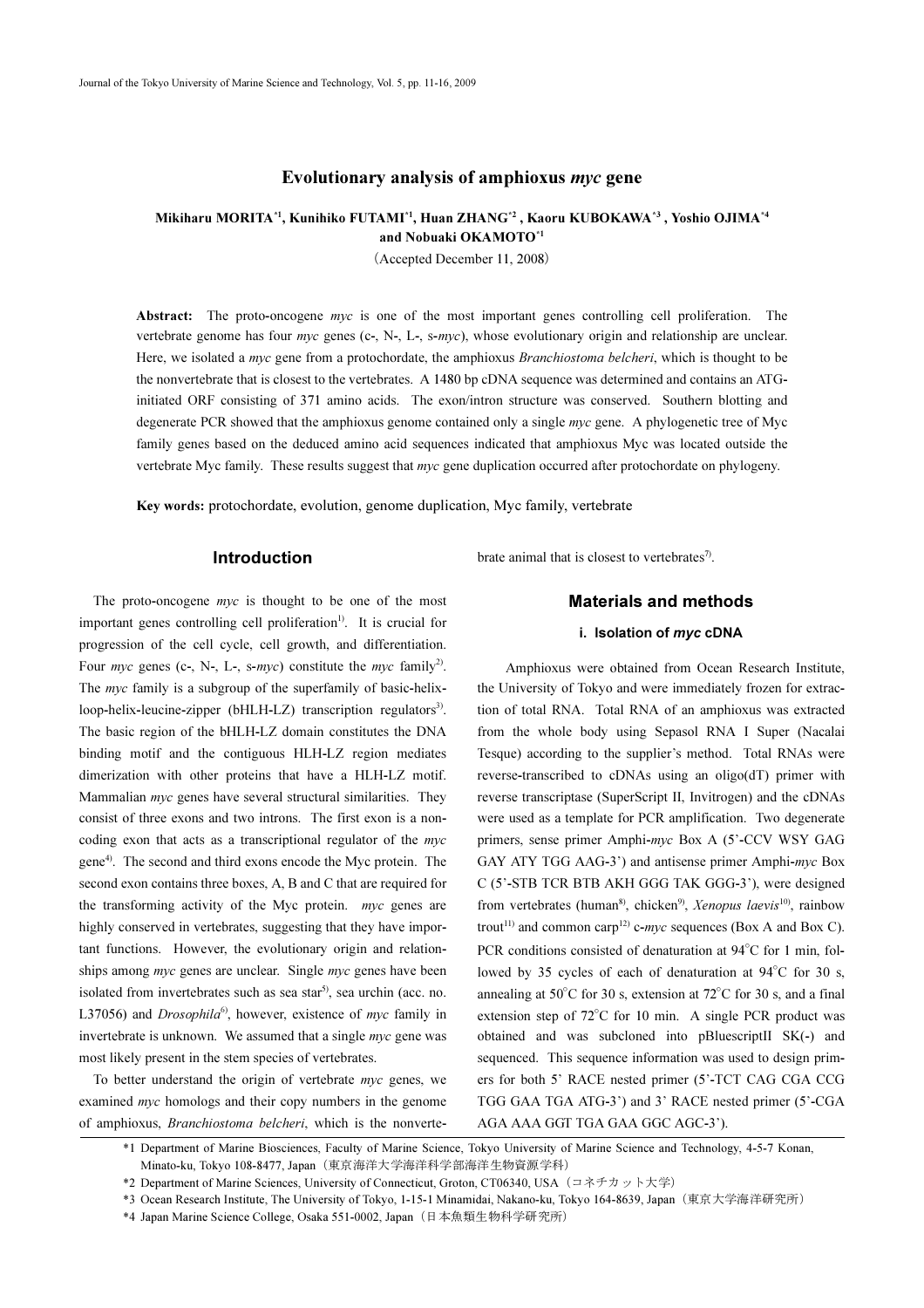5' RACE was performed as described previously<sup>13)</sup>. The PCR reaction of dC-tailed cDNA was performed using Ex Taq (TaKaRa Bio). The primers were anchor primer (5'-GGC CAC GCG TCG ACT AGT ACG GGI IGG GII GGG IIG-3') and Amphi-myc Box C primer. PCR conditions consisted of denaturation at 94°C for 2 min, followed by 35 cycles of each of denaturation at 94°C for 30 s, annealing at 50°C for 30 s, extension at 72°C for 30 s, and final extension step of 72°C for 3 min. The amplified fragments were separated by agarose gel electrophoresis. The predicted fragments were eluted from the gel and used as the template for the secondary amplification of nested PCR. In this secondary reaction, universal amplification primer (UAP: 5'-GGC CAC GCG TCG ACT AGT AC-3') and the 5' RACE nested primer were used. PCR conditions consisted of denaturation at 94°C for 2 min, followed by 35 cycles of each of denaturation at 94°C for 30 s, annealing at 55°C for 30 s, extension at 72°C for 30 s, and final extension step of 72°C for 3 min. The PCR fragment was subcloned and sequenced.

The 3' downstream region was determined by the 3' RACE method. Total RNA was subjected to reverse transcription by reverse transcriptase (SuperScript II, Invitrogen) using oligo(dT) containing adapter primer (5'-GGC CAC GCG TCG ACT AGT  $AC(T)_{17}$ -3'). The PCR reaction was performed using AmpliTaq Gold (Applied Biosystems). The primers were universal amplification primer and Amphi-myc Box A primer. PCR conditions consisted of denaturation at 95°C for 10 min, followed by 35 cycles of each of denaturation at 94°C for 30 s, annealing at 55°C for 30 s, extension at 72°C for 1.5 min, and final extension step of 72°C for 10 min. The predicted fragments were separated by the same method as previously mentioned and used as the template for the secondary amplification of nested PCR. The primers were UAP and 3' RACE nested primer. PCR conditions were the same as those in the first PCR. The amplified fragments were subcloned and sequenced.

#### ii. Determination of the exon/intron boundaries

To determine the exon/intron structure, PCR was performed using genomic DNA as template. Gene specific primers were used to amplify Amphi-myc fragments containing the exon/intron borders. The following primer sets were used: Intron 1, 5'-AAC GCT CTG GAA TAT AGA GTG GAG-3' (forward); 5'-GTC TGT CTC CTC GTA GAA GTA GGG-3' (reverse). Intron 2, 5'- CAT GGA CTA CAC CCG TAC CGA CT-3' (forward); 5'-GTG GCA CAG TAG TTG TGA TGG AC-3' (reverse). PCR amplification was started with a 2 min hold at 95°C, followed by 35 cycles of 15 s at 95°C, and 2.5 min at 65°C with a post-extension of 7 min at 72°C. The PCR products were directly sequenced.

#### iii. Software

Comparison with known genes and proteins was carried out using BLAST (http://www.ncbi.nlm.nih.gov/BLAST/). A pairwise alignment was performed with the EMBOSS Pairwise Alignment Algorithms (http://www.ebi.ac.uk/emboss/align/ index.html). Protein domains were identified by using InterProScan (http://www.ebi.ac.uk/InterProScan/). Subcellular localization was predicted by using PSORT II (http://psort.hgc.jp/ form2.html).

#### iv. Genomic Southern blot analysis

Ten micrograms of amphioxus genomic DNA was digested with EcoRI, PstI or XbaI, and electrophoresed in a 0.8% agarose gel and transferred with 0.4 N NaOH to a nylon membrane (Hybond N+, Amersham Bioscience). The blot was hybridized with a <sup>32</sup>P-labeled 342 bp probe which comprised Box A and Box C of myc in amphioxus. The probe was amplified by PCR using cDNA clone as a template. Low-stringency hybridization was carried out in 6  $\times$  standard saline citrate (SSC), 0.1% SDS, 10  $\times$ Denhardt's, and 1 mM EDTA overnight at 65°C. Washes were performed in  $1 \times$  SSC/0.1% SDS for 20 min four times at 55<sup>°</sup>C which allows about 30% mismatch $14$ <sup>14)</sup>.

#### v.Degenerate PCR

Two degenerate primers were used that are capable of recognizing all vertebrate *myc* genes. The sense primer was based on Box A (5'-GAR GAY ATH TGG AAR AAR TTY G-3') and the antisense primer was based on Box B (5'-WRA AIC CIS WCC ACA TRC ART C-3'). The PCR was performed for 35 cycles at an annealing temperature of 50°C. The amplified fragments were subcloned and 16 independent clones were sequenced.

#### vi. Phylogenetic analysis

Amino acid sequences were aligned with Clustal $X<sup>15</sup>$ , and manually adjusted to increase the similarity. A phylogenetic tree for most of the members in the Myc family was constructed from amino acid data by the neighbor-joining method $16$ . Positions with gaps were excluded. The reliability of the tree topology was evaluated by bootstrap analyses with 500 replicates.

## **Results**

# i. Identification and structure of a  $myc$  gene from amphioxus

Using consensus vertebrate myc primers, a 342-bp cDNA fragment was obtained from amphioxus total RNA by RT-PCR and cloned. The fragment contained sequences that had high homologies with boxes A, B and C of the vertebrate myc family genes, indicating that it was part of the amphioxus myc gene. Following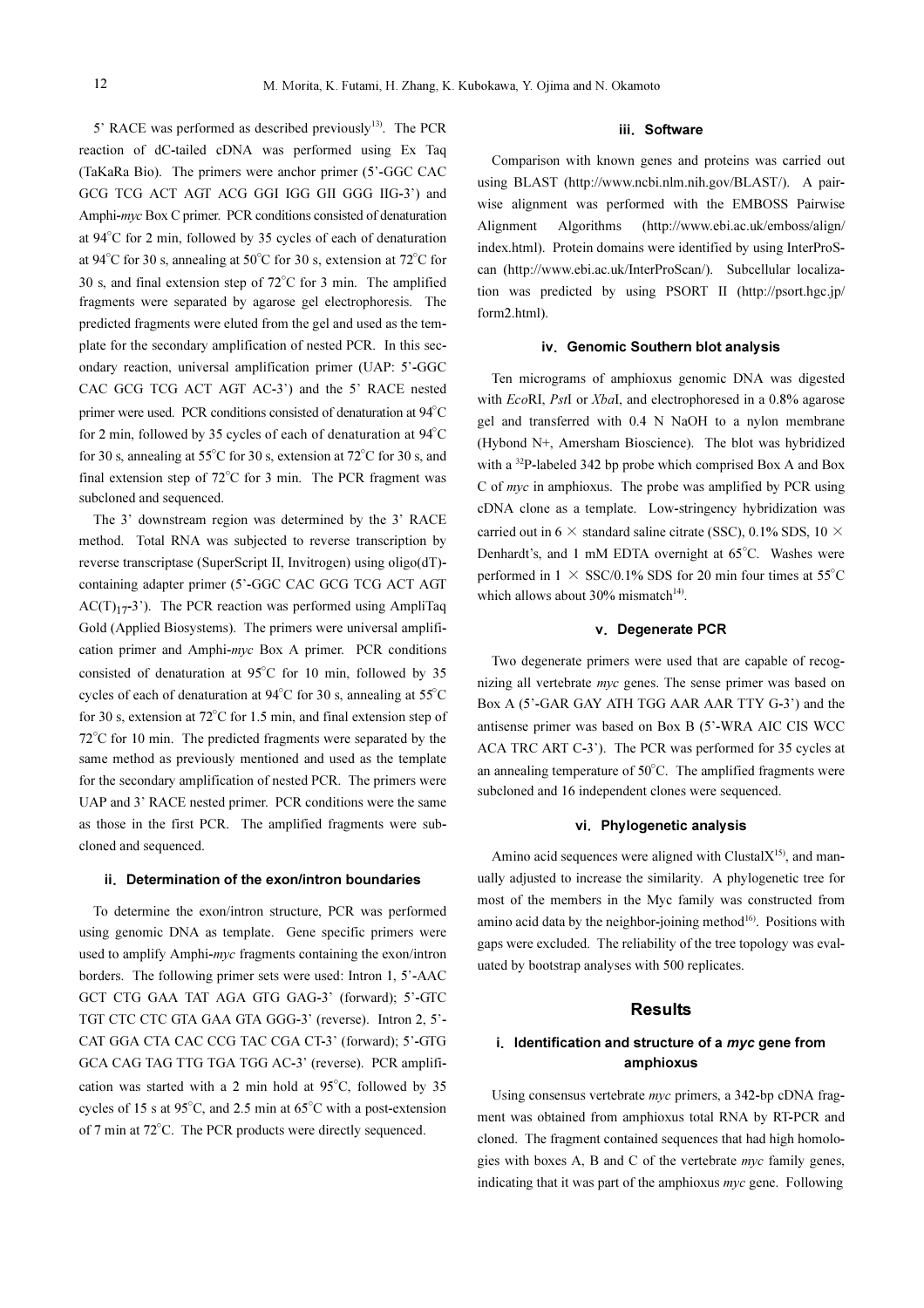

L-FROG l FR  $\cup$ c-CHIMPANZEE **ND** c-HUMAN **NV**  $c$ -RAT **ND** c-MOUSE N c-CHICKEN Nī c-FR0G NĪ c-CARP1 ΝĪ c-CARP2 c-GOLDFISH1 ΝĪ c-GOLDFISH2 ΝĪ c-ZEBRAFISH ΝĪ c-RAINBOWTROUT N-MOUSE N-HUMAN HN I N-CHICKEN N-FROG S-MOUSE S-RAT Amphi-MYC c-SEASTAR



Fig. 1. Alignment of three boxes (Box A, B and C) and bHLH-LZ domain of the Myc family. Box C is not found in L-Myc. Identical and similar residues are highlighted in black and gray, respectively. The conserved leucines of the leucine zipper domain are starred. Gaps (-) were introduced to optimize identity. An isoleucine in the basic region (#) is uniquely conserved in all vertebrate N-Myc, in contrast to valine in all vertebrate c-Myc.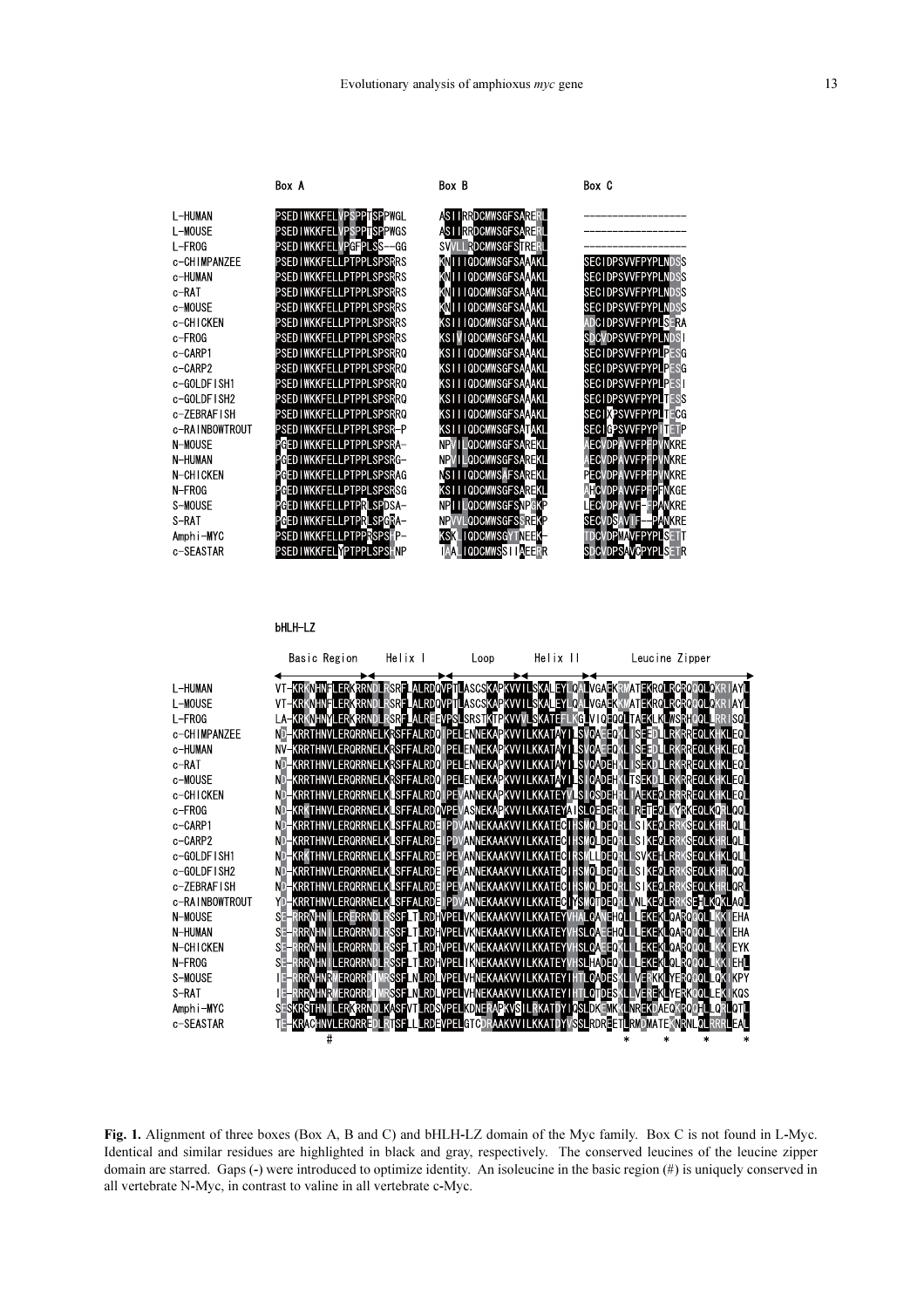3' RACE and 5' RACE, a 1480-bp full-length cDNA was obtained (DDBJ acc. no. AB175932). The gene, called Amphimyc, contains an ATG-initiated ORF consisting of 371 amino acids. It shares 36.2, 32.6 and 32.0% amino acid identities with human c-, N- and L-Myc, respectively, and 50.5, 44.3 and 43.4% similarities, respectively. Genomic PCR revealed that Amphimyc shared a three-exon structure, and the junction between exon 2 and exon 3 was located at the same codon as in vertebrate myc genes (data not shown).

The three boxes and the bHLH-LZ domain are conserved (Fig. 1). The bHLH domain and leucine zipper were also identified by InterProScan (data not shown). PSORT II predicts that Amphi-Myc is a nuclear protein (data not shown). These results suggest that Amphi-Myc, like vertebrate Myc proteins, functions as a transcription factor.

#### ii. Copy number in the amphioxus genome

Fig. 1 indicates that the only Myc protein with an isoleucine in the basic region is N-Myc. In fact, an isoleucine at this position is uniquely conserved in all vertebrate N-Myc, in contrast to valine in all vertebrate c-Myc. In the absence of firm evidence that there are no other genes, there was a possibility that we had cloned amphioxus N-myc. Therefore, we next investigated how many myc genes existed in the amphioxus genome. Using the 342 bp PCR fragment of amphioxus myc as a probe, a single band was observed in a Southern blot (Fig. 2). To look for similar  $myc$ genes, we carried out a genomic PCR with degenerate primers that were designed to amplify fragments between myc Box A and myc Box B of all vertebrate myc genes. Only one product was obtained and it was identical to the corresponding sequence in



Fig. 2. Southern blot analysis of amphioxus genomic DNA digested with EcoRI, PstI or XbaI. The blot was probed at low stringency with a 342 bp stretch of Amphi-myc.

Amphi-myc. These results indicate that Amphi-myc is the sole member of the *myc* family present in the genome of amphioxus. Moreover, the genome of the sea squirt Ciona intestinalis, which is the closest known animal to amphioxus, has been fully sequenced and contains only a single *myc*-like sequence (Ensembl, ENSCING00000005036).

#### iii. Phylogenetic analysis of Myc family

In a phylogenetic tree based on Myc amino acid sequences, Amphi-Myc was located outside the vertebrate Myc family (Fig. 3). The topology of the vertebrate Mycs in this tree is similar to that reported by Atchley and Fitch $3$ ), in which c-Myc, N-Myc and L-Myc were grouped separately, and s-Myc clustered with N-Myc. Clearly, the *myc* family genes in vertebrates have evolutionarily originated from a single copy of the gene in an invertebrate sister group like Amphi-myc.



Fig. 3. A neighbor-joining tree of major members of the Myc family based on amino acid sequences. Sea star and sea urchin Myc were used as an outgroup. The scale bar is calibrated in amino acid replacements per site. Bootstrap confidence values are shown. Accession numbers are as follows: c-SEASTAR, M80364; Urchin-MYC, L37056; Ciona-MYC, ENSCING00000005036 (Ensembl); Amphi-MYC, AB175932; S-MOUSE, NM\_010850; S-RAT, M29069; N-FROG, X58670; N-CHICKEN, D90071; N-MOUSE, X03919; N-HUMAN, M13241; L-FROG, L11363; L-MOUSE, X13945; L-HUMAN, M19720; c-RAIN-BOWTROUT, M13048; c-ZEBRAFISH, L11710; c-GOLDFISH2, D31729; c-GOLDFISH1, AB040746; c-CARP2, D37888; c-CARP1, D37887; c-FROG, M14455; c-CHICKEN, J00889; c-MOUSE, X01023; c-RAT, Y00396; c-CHIMPANZEE, M38057; c-HUMAN, J00120. Since Drosophila Myc makes it difficult to notice areas of high similarity, we deleted that sequence from consideration.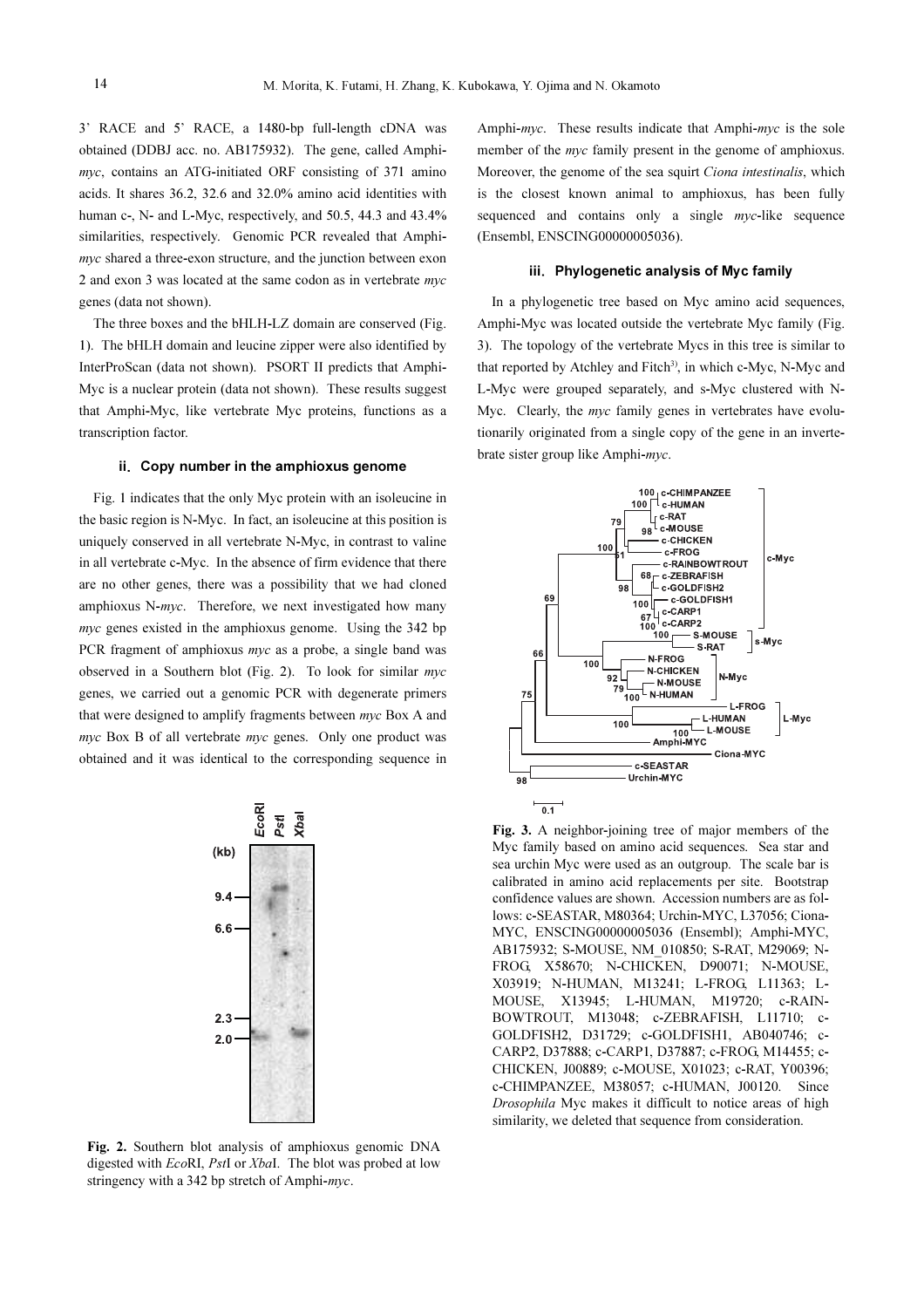# **Discussion**

We showed here that the amphioxus genome contained only a single myc gene. This suggests that myc gene duplication occurred after protochordate on phylogeny. In vertebrates, a genome duplication event that produced two gene lineages is believed to have occurred in the Cambrian period<sup>17,18)</sup>. Duplication of genes might have been the main mechanism for the functional diversification of genes, the creation of gene families, and the increase in genomic and phenotypic complexity $19$ . For example, the appearance of N-myc may have had a role in neurogenesis in vertebrates, because N-myc mRNA has been observed in the central nervous system of vertebrates $20,21$ .

In this study, we could not estimate the divergence time between Amphi-Myc and the vertebrate Myc family, because the evolutionary rates are not constant in different species. Therefore, it is unclear whether the myc family was formed by genome duplications in the Cambrian period. It will be of particular interest and significance to examine whether the genomes of jawless hagfish and lampreys have two copies of the myc genes to test the 2R hypothesis, i.e., the hypothesis that two rounds of genome duplication occurred in vertebrate evolution $17$ .

## **References**

- 1) Oster, S.K., Ho, C.S., Soucie, E.L., Penn, L.Z.: The myc oncogene: MarvelouslY Complex. Adv. Cancer Res. 84, 81-154 (2002).
- 2) Ryan, K.M., Birnie, G.D.: Myc oncogenes: the enigmatic family. Biochem. J. 314, 713-721 (1996).
- 3) Atchley, W.R., Fitch, W.M.: A natural classification of the basic helix-loop-helix class of transcription factors. Proc. Natl. Acad. Sci. USA 94, 5172-5176 (1997).
- 4) Saito, H., Hayday, A.C., Wiman, K., Hayward, W.S., Tonegawa, S.: Activation of the c-myc gene by translocation: a model for translational control. Proc. Natl. Acad. Sci. USA 80, 7476-7480 (1983).
- 5) Walker, C.W., Boom, J.D., Marsh, A.G.: First non-vertebrate member of the myc gene family is seasonally expressed in an invertebrate testis. Oncogene 7, 2007-2012 (1992).
- 6) Gallant, P., Shiio,Y., Cheng, P.F., Parkhurst, S.M., Eisenman, R.N.: Myc and Max homologs in Drosophila. Science 274, 1523-1527 (1996).
- 7) Wada, H., Satoh, N.: Details of the evolutionary history from invertebrates to vertebrates, as deduced from the sequences of 18S rDNA. Proc. Natl. Acad. Sci. USA 91, 1801-1804 (1994).
- 8) Bernard, O., Cory, S., Gerondakis, S., Webb, E., Lipman, J.M.: Sequence of the murine and human cellular myc oncogenes and two modes of myc transcription resulting from chromosome translocation in B lymphoid tumors. EMBO J. 2, 2375-2383 (1983).
- 9) Watson, D.K., Reddy, E.P., Duesberg, P.H., Papas, T.S.: Nucleotide sequence analysis of the chiken c-myc gene reveals homologous and unique coding regions by comparison with the transforming gene of avian myelocytimatosis virus MC29, Dgag-myc. Proc. Natl. Acad. Sci. USA 80, 2146-2150 (1983).
- 10) King, M.W., Roberts, J.M., Eisenman, R.N.: Expression of the c-myc proto-oncogene during development of Xenopus laevis. Mol. Cell Biol. 6, 4499-4508 (1986).
- 11) Van Beneden, R.J., Watson, D.K., Chen, T.T., Lautenberger, J.A., Papas, T.S.: Cellular myc (c-myc) in fish (rainbow trout): its relationship to other vertebrate *myc* genes and to the transforming genes of the MC29 of viruses. Proc. Natl. Acad. Sci. USA 83, 3698-3702  $(1986)$
- 12) Zhang, H., Okamoto, N., Ikeda, Y.: Two c-myc genes from a tetraploid fish, the common carp (Cyprinus carpio). Gene 153, 231-236  $(1995)$
- 13) Futami, K., Komiya, T., Zhang, H., Okamoto, N.: Differential expression of max and two types of c-myc genes in a tetraploid fish, the common carp (Cyprinus carpio). Gene 269, 113-119 (2001).
- 14) Meinkoth, J., Wahl, G.: Hybridization of nucleic acids immobilized on solid supports. Anal. Biochem. 138, 267-284 (1984).
- 15) Thompson, J.D., Gibson, T.J., Plewniak, F., Jeanmougin, F., Higgins, D.G.: The ClustalX windows interface: flexible strategies for multiple sequence alignment aided by quality analysis tools. Nucleic. Acids Res. 24, 4876-4882 (1997).
- 16) Saitou, N., Nei, M.: The neighbor-joining method: a new method for reconstructing phylogenetic trees. Mol. Biol. Evol. 4, 406-425 (1987).
- 17) Holland, P.W., Garcia-Fernandez, J., Williams, N.A., Sidow, A.: Gene duplications and the origins of vertebrate development. Dev. Suppl., 125-133 (1994).
- 18) Sidow, A.: Genome duplications in the evolution of early vertebrates. Curr. Opin. Genet. Dev. 6, 715-722 (1996).
- 19) Ohno S.: Evolution by gene duplication. Springer-Verlag Press, Heidelberg, New York (1970).
- 20) Grady, E.F., Schwab, M., Rosenau, W.: Expression of N-myc and csrc during the development of fetal human brain. Cancer Res. 47, 2931-2936 (1987).
- 21) Vize, P.D., Vaughan, A., Krieg, P.: Expression of the N-myc protooncogene during the early development of Xenopus laevis. Development 110, 885-896 (1990).